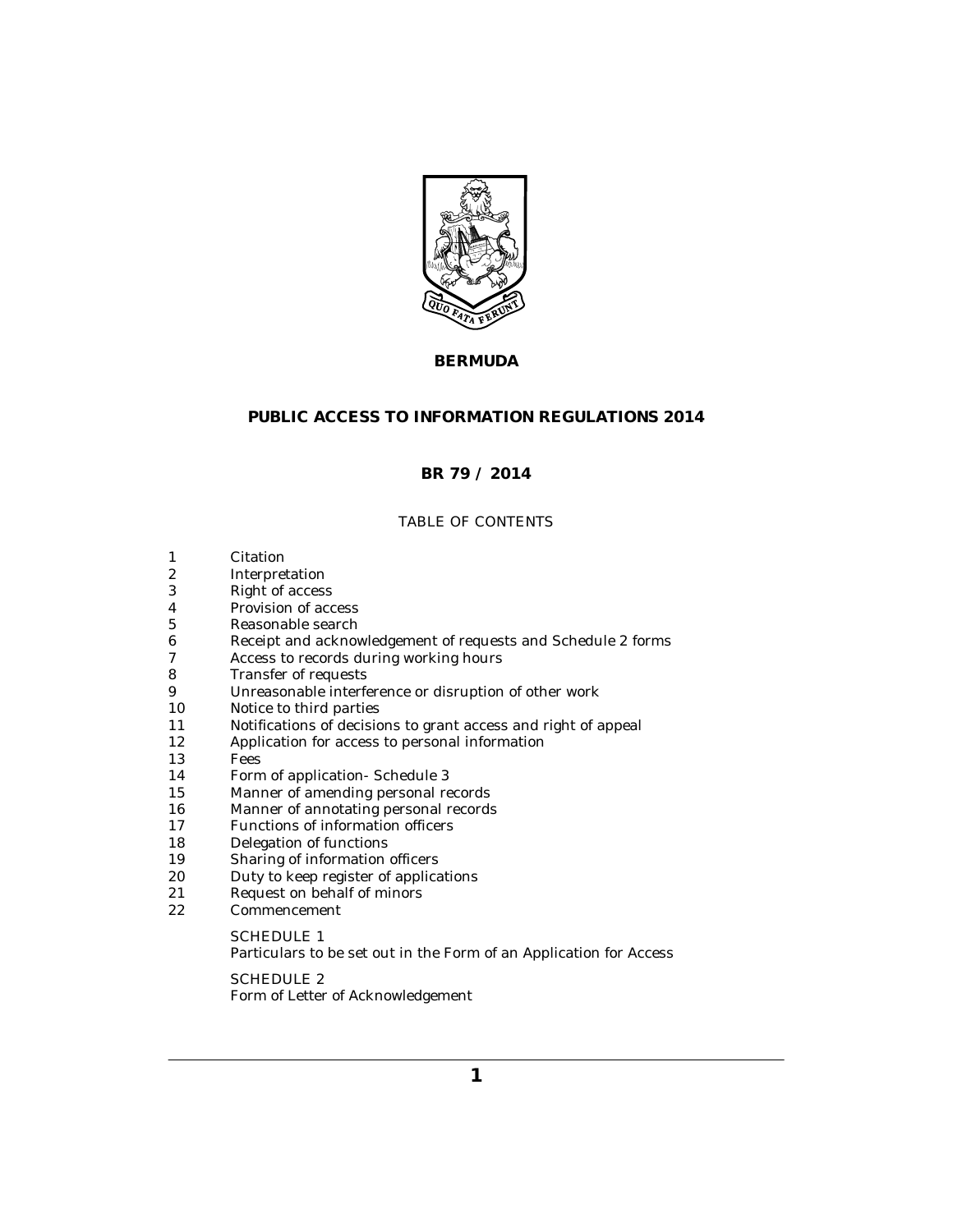<span id="page-1-0"></span>SCHEDULE 3

[Application for Amendment or Annotation of a Record](#page-12-0)

The Premier, in exercise of the power conferred by section 59 of the Public Access to Information Act 2010, makes the following Regulations:

#### **Citation**

These Regulations may be cited as the Public Access to Information Regulations 2014. 1

#### **Interpretation**

In these Regulations— 2

"chief officer" means—

- (a) in the case of a Ministry, the Permanent Secretary of the Ministry or of the Cabinet Office; or
- (b) in the case of the portfolio of the $-$ 
	- (i) National Security;
	- Legal Affairs; (ii)
	- (iii) Finance; or
	- (iv) Civil Service,

and such public officer in the portfolio as may be designated by the Governor; and

- (c) in the case of a statutory authority or a Government corporation, the person appointed as chief officer (by whatever name called) by the board of that authority or corporation, or by other relevant authority;
- "information officer" includes any person authorised to act as an information officer for the purpose of the Act and these Regulations;

"public interest" means but is not limited to things that may or tend to—

- (a) promote greater public understanding of the process or decisions of public authorities;
- (b) provide reasons for decisions taken by the Government;
- (c) promote accountability of and within the Government;
- (d) promote accountability for the public expenditure or the more effective use of public funds;
- (e) facilitate public participation in decision-making by the Government;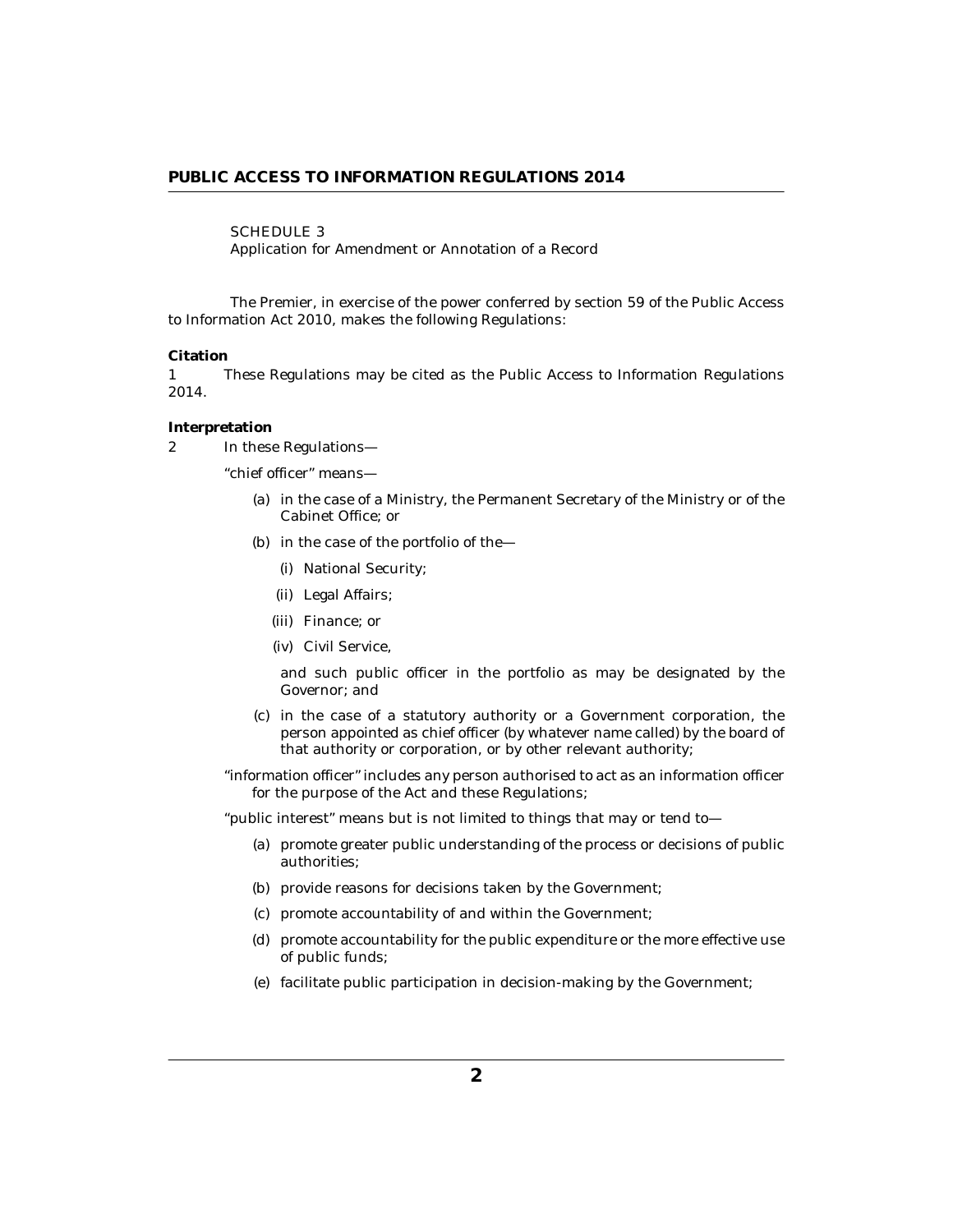- <span id="page-2-0"></span>(f) improve the quality of services provided by the Government and the responsiveness of the Government to the needs of the public or of any section of the public;
- (g) deter or reveal wrong-doing or maladministration;
- (h) reveal information relating to the health and safety of the public, or the quality of the environment or heritage sites, or measures to protect any of those matters; or
- (i) reveal untrue, incomplete or misleading information or acts of a public authority.

#### **Right of access**

An application for access to a record shall contain the particulars set out in Schedule 1. 3

**Provision of access**

A record shall be provided to the applicant as soon as practicable— 4

- not later than six weeks from the date the request is received by a public (a) authority; or
- where an additional six weeks extension has been granted in accordance (b) with section 15(1) of the Act, not later than six weeks from the date the extension is granted by a public authority.

**Reasonable search**

5 (1) An information officer shall make reasonable efforts to locate a record that is the subject of an application for access.

Where an information officer has been unable to locate the record referred to (2) in paragraph (1), he shall make a record of the efforts he made.

**Receipt and acknowledgement of requests and Schedule 2 forms**

6 (1) An officer in a public authority to whom an application is given or transmitted shall accept it and pass it to the information officer as soon as practicable but not later than five working days after the date of receiving the application.

 $(2)$  In the circumstances referred to in paragraph  $(1)$  the date of receipt of the application by the public authority shall be the date on which the application was initially received by the officer.

(3) Not more than five working days after receipt of an application that meets the requirements of section 13 of the Act the information officer shall dispatch to the applicant a letter of acknowledgement in the form set out in Schedule 2.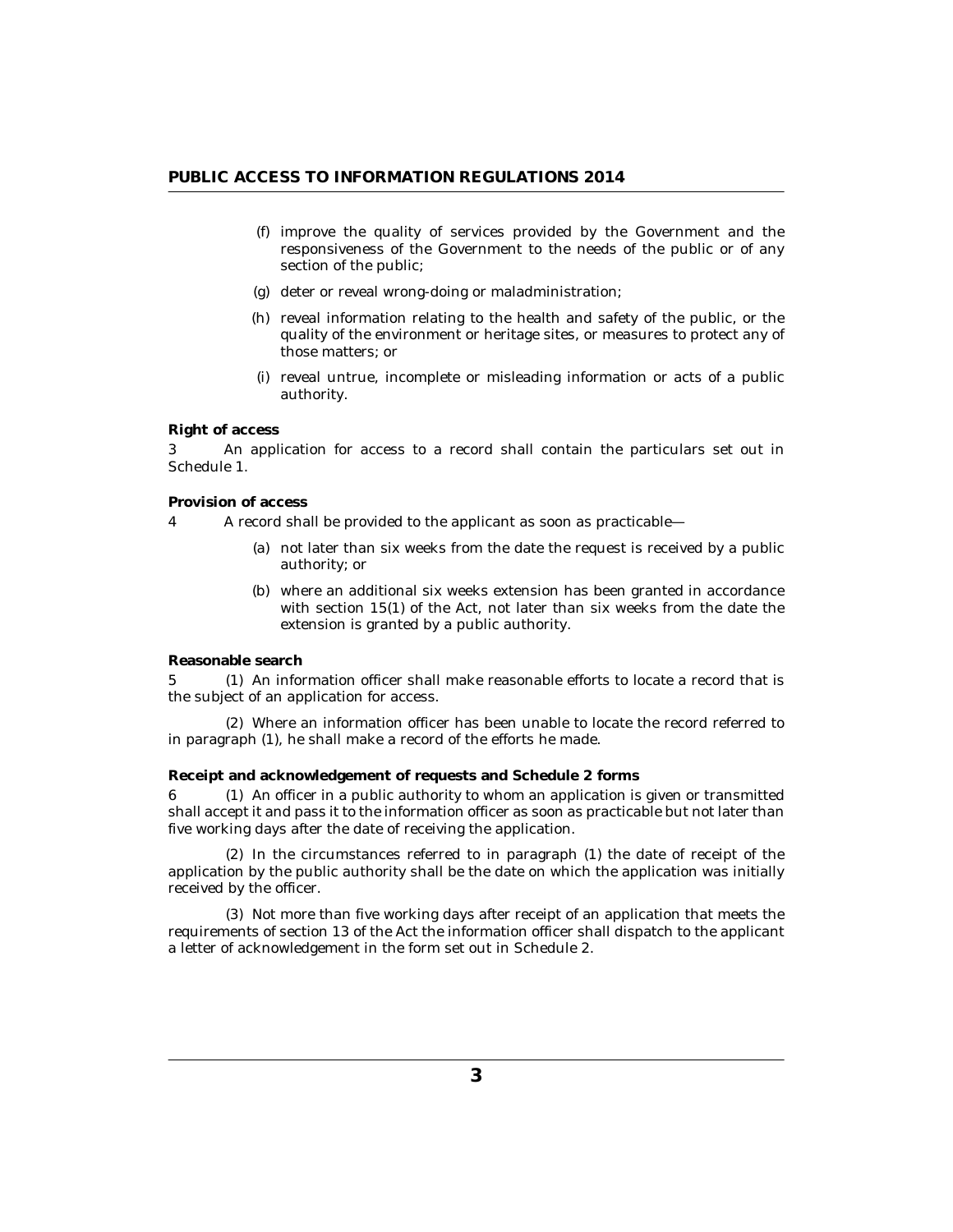### <span id="page-3-0"></span>**Access to records during working hours**

The preparation of records by a public authority for the purpose of granting access and inspection, viewing or listening to or collection of copies of records shall be done during the working hours of the public authority unless otherwise authorized by the chief officer. 7

#### **Transfer of requests**

As soon as practicable after receipt by the public authority of an application 8 (1) the information officer shall make a determination under section 13(5) of the Act as to whether the application should be referred to another public authority.

Where an application is transferred to another public authority under section (2) 13(6), the information officer shall within five working days dispatch correspondence to the applicant indicating that the public authority has transferred the application to the appropriate public authority, naming the authority.

**Unreasonable interference or disruption of other work**

9 (1) Before a public authority makes a decision to refuse access under section  $16(1)$ (c) of the Act (on the basis that the request would unreasonably interfere or disrupt other work) the information officer shall send written communication to the applicant-

- (a) explaining how the request is likely to cause a substantial and unreasonable interference with or disruption of other work; and
- (b) inviting consultation with a view to narrowing the request.

The information officer shall make a determination on the criteria for refusal (2) in section  $16(1)(c)$  of the Act on a case by case basis and for this purpose—

- (a) the resources to be considered are the existing resources of the public authority reasonably required to process the request consistent with attendance to other priorities including—
	- (i) identifying, locating or collating the records within the public authority's filing systems; and
	- deciding whether to grant, refuse or defer access to the records or edited (ii) copies including resources to be used in examining the records, consulting with any person or body, making copies (or edited copies) of the records, notifying the applicant of any interim or final decision on the request and any other matters; and
- (b) the types of factors which shall be considered to determine whether the interference with or disruption of the other work would be unreasonable include—
	- (i) the nature and size of the public authority;
	- (ii) the number, type and volume of records falling within the request; and
	- (iii) the time involved in fully processing the request.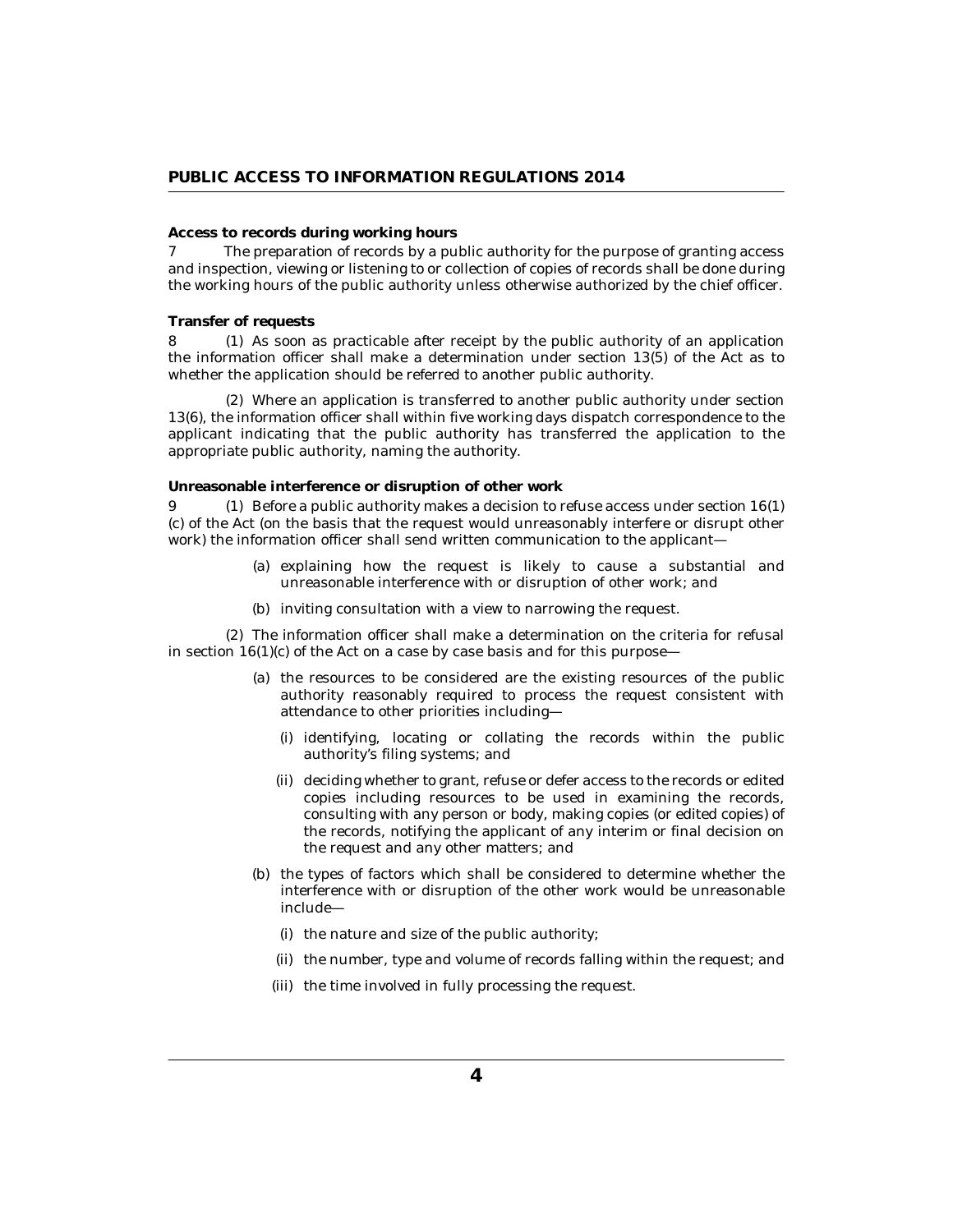<span id="page-4-0"></span>(3) In this regulation, a reference to the time spent by a public authority in searching for, locating or collating a record within a public authority's filing system or otherwise spent in processing the application does not include—

- where the record is not found in the place in which, according to the filing (a) system of the public authority (referred to in this regulation as the "relevant filing system") it ought to be located, any time other than such time as would have been spent by the public authority in searching for or retrieving the record if the record had been found in that place; or
- (b) where the relevant filing system ought reasonably to have indicated, but does not indicate, the place in which the record is located, any time other than such time as would have been spent by the public authority in searching for or retrieving the record if the relevant filing system had indicated the place in which the record is located and the record had been found in that place.

**Notice to third parties**

Where the information officer intends to give a requester access to a record which he believes contains personal information relating to a third party, he shall, within five working days of receipt of the application, send the third party written notice of the application for access. 10 (1)

 $(2)$  If the third party does not respond within the time specified in paragraph  $(5)$ or the information officer is not satisfied that the communication has reached the third party, he shall make such further attempts as are practicable to contact the third party by other feasible means of communication such as telephone, fax or email until he is so satisfied.

The information officer may, in exercise of the powers contained in section 15 (3) of the Act, extend the period for decision making.

The notice shall— (4)

- (a) state that a request has been made by an applicant (without naming him) for access to a record containing personal information about a third party;
- (b) describe the contents of the request and record concerned;
- (c) state that, within fourteen working days from the date of notice (and the notice shall be dispatched on the date of the notice), the third party may, in writing, consent to the disclosure or may make written representations to the public authority explaining why the information should not be disclosed; and
- (d) state that a decision will be made within fourteen working days from the expiry of the fourteen working days whether or not to give the requester access to the record or from the date a response is received from the third party if earlier.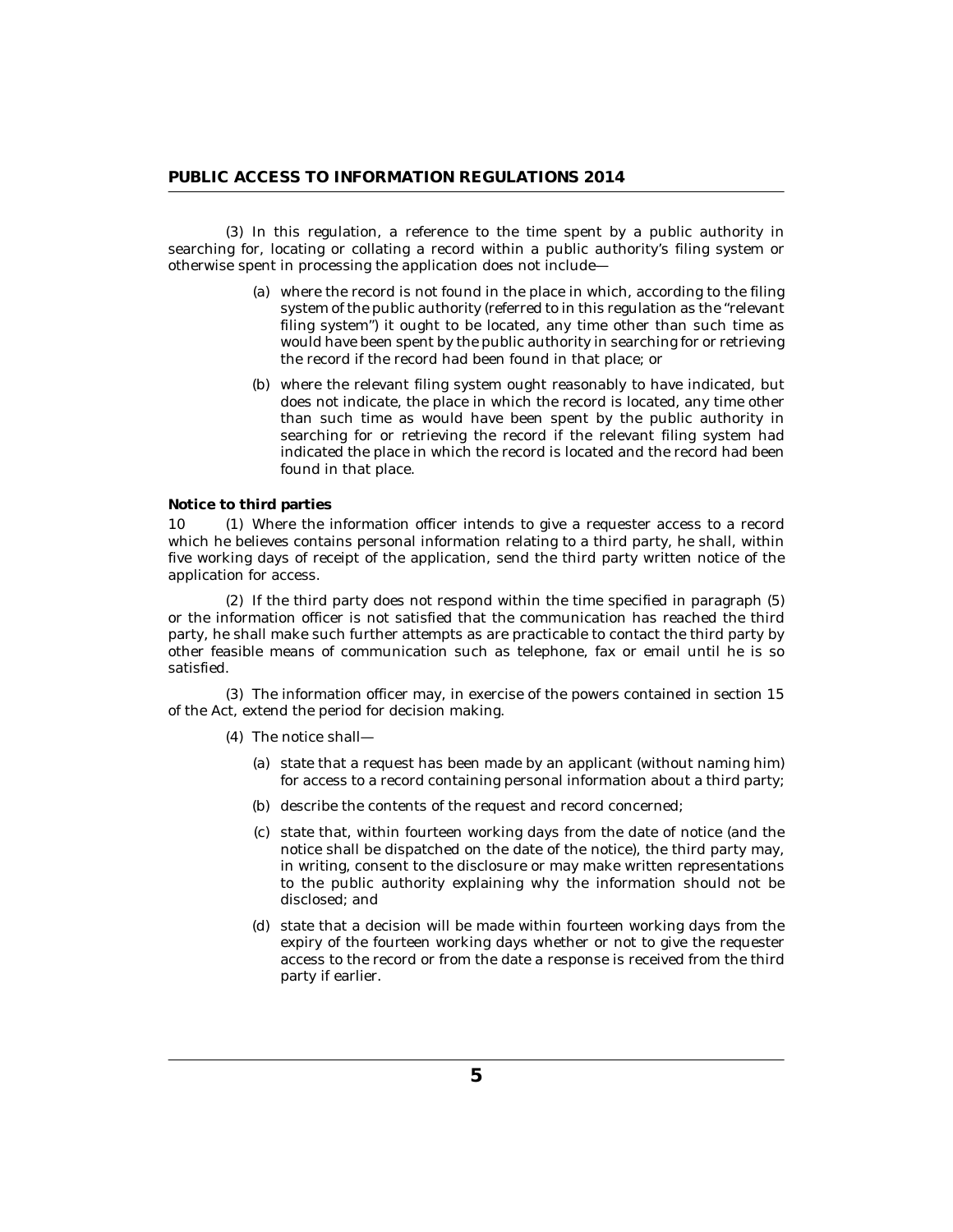<span id="page-5-0"></span>**Notifications of decisions to grant access and right of appeal**

11 (1) On reaching a decision to grant access or partial access to personal information the information officer shall as soon as reasonably practicable give written notification of that decision to the applicant with a copy to—

- (a) the third party; and
- (b) the Information Commissioner;
- (c) the notice shall also state that-
	- (i) the requester has a right to internal review by the public authority under section 41 of the Act;
	- (ii) the requester has a right of review by the Commissioner under section 45 of the Act;
	- (iii) the third party has a right to apply for review under paragraph (2);
	- (iv) access to the record will be given unless the third party applies for review of the decision to the information officer or, as the case may be, the Commissioner under paragraph (2); and
	- (v) that the record will be withheld until the third party's time for appeal to the Commissioner has expired.

Where the third party is dissatisfied with the decision or any part of it, he may (2) apply for review to the information officer or the Commissioner within six weeks after the date of decision.

(3) If there is no application for review within the period referred to in paragraph (2) the record may be released but only after the expiry of an additional six weeks during which time the Commissioner may exercise his power under section 45(2) of the Act to extend the period of application.

Where following receipt of representations from the third party an information (4) officer decides to claim an exemption for the record, notice of the decision shall be dispatched to the requester within five working days of the date of the decision but the requester has the right of review specified in sections 41 and 45 of the Act.

**Application for access to personal information**

12 (1) Any person applying for access to his personal information shall provide photo identification confirming that he is the person to whom the information relates.

Where the requester is not the person to whom the personal information (2) relates, the person applying for the information shall provide sufficient proof of his authority to apply for the information and have access to it and such proof includes but is not limited to—

- (a) a power of attorney;
- (b) a court order;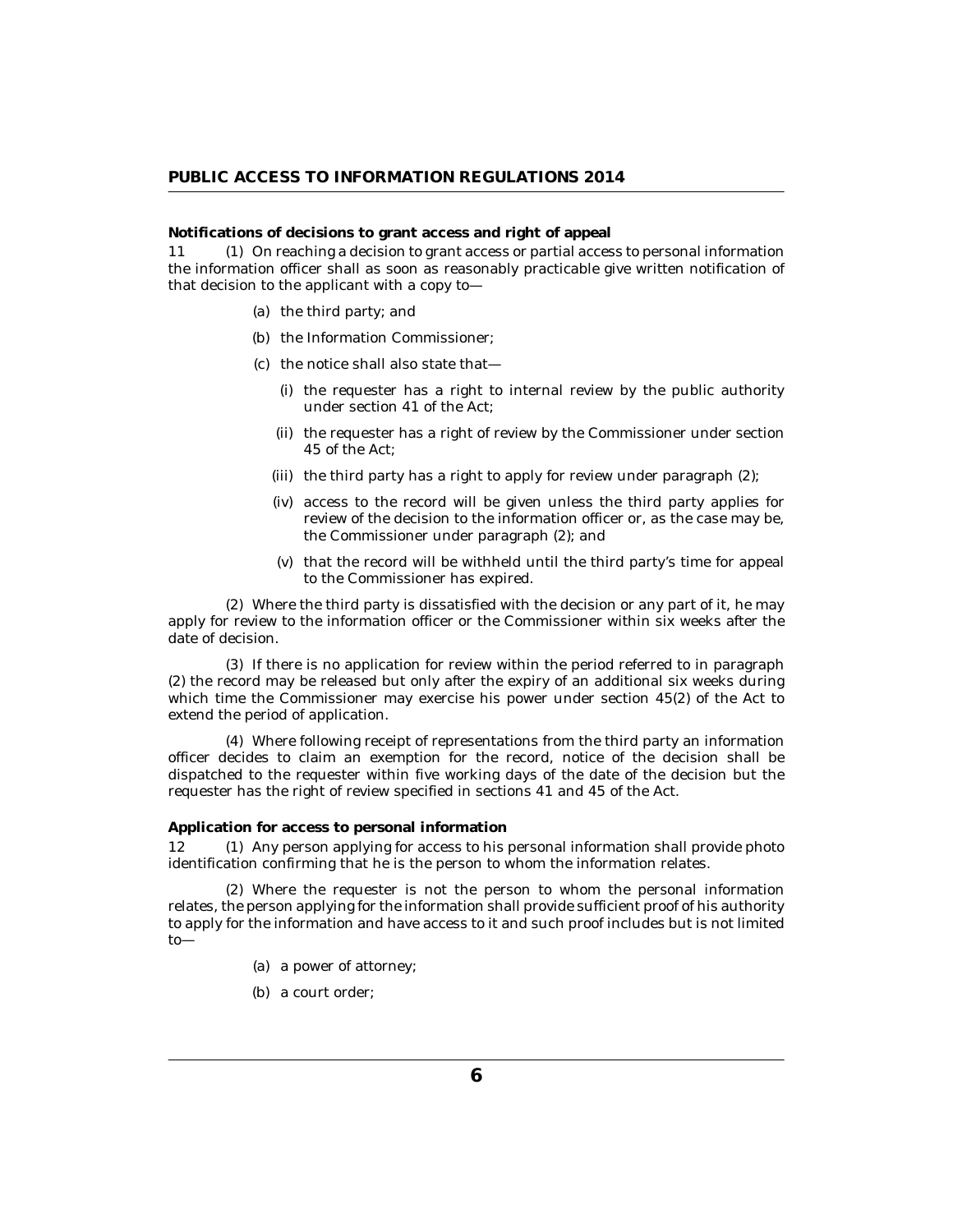- <span id="page-6-0"></span>probate or letters of administration; or (c)
- (d) written authority by a next of kin of the person to whom the information relates to apply for and gain access to the information.

**Fees**

13 (1) The fees prescribed in the Government Fees Regulations 1976 shall apply.

Where access is granted to a record and the record is to be inspected on the (2) premises of the public authority no fee is payable.

(3) Before access is given to a record the information officer shall give the requester an estimate of the amount of fee payable, and the fee shall be paid before access is granted.

Payment may be made by such method as the public authority may specify and (4) for this purpose the public authority may specify payment by cash, money order or electronic bank card.

The application shall be deemed to have been withdrawn where the requester (5) fails within thirty working days of receipt of the notification of fees—

- (a) to respond;
- (b) to set an appointment for inspection; or
- (c) to present himself at the public authority to receive copies of the record.

Where before the expiry of the period referred to in paragraph (5) the requester (6) asks for an extension the information officer may, where he thinks appropriate, extend that period for a further thirty working days.

(7) During the periods referred to in paragraph (6) the information officer shall do his best to remind the requester that payment needs to be made within the time allowed.

### **Form of application- Schedule 3**

An application for amendment or annotation of a record shall contain the particulars set out in Schedule 3. 14

#### **Manner of amending personal records**

15 (1) Information on a paper record shall be corrected by ruling through the information found to be incorrect and writing the correct information next to it.

(2) The amendment shall not obliterate the text of the record as it existed before the amendment and shall be sealed.

(3) The information officer shall insert the following-

"Amended on [insert date] under section 19(1) of the PATI Act 2010".

Where the incorrect information is found in a particular place, a clear reference (4) to the file where the correct information is held shall be added to the file or record holding the incorrect information.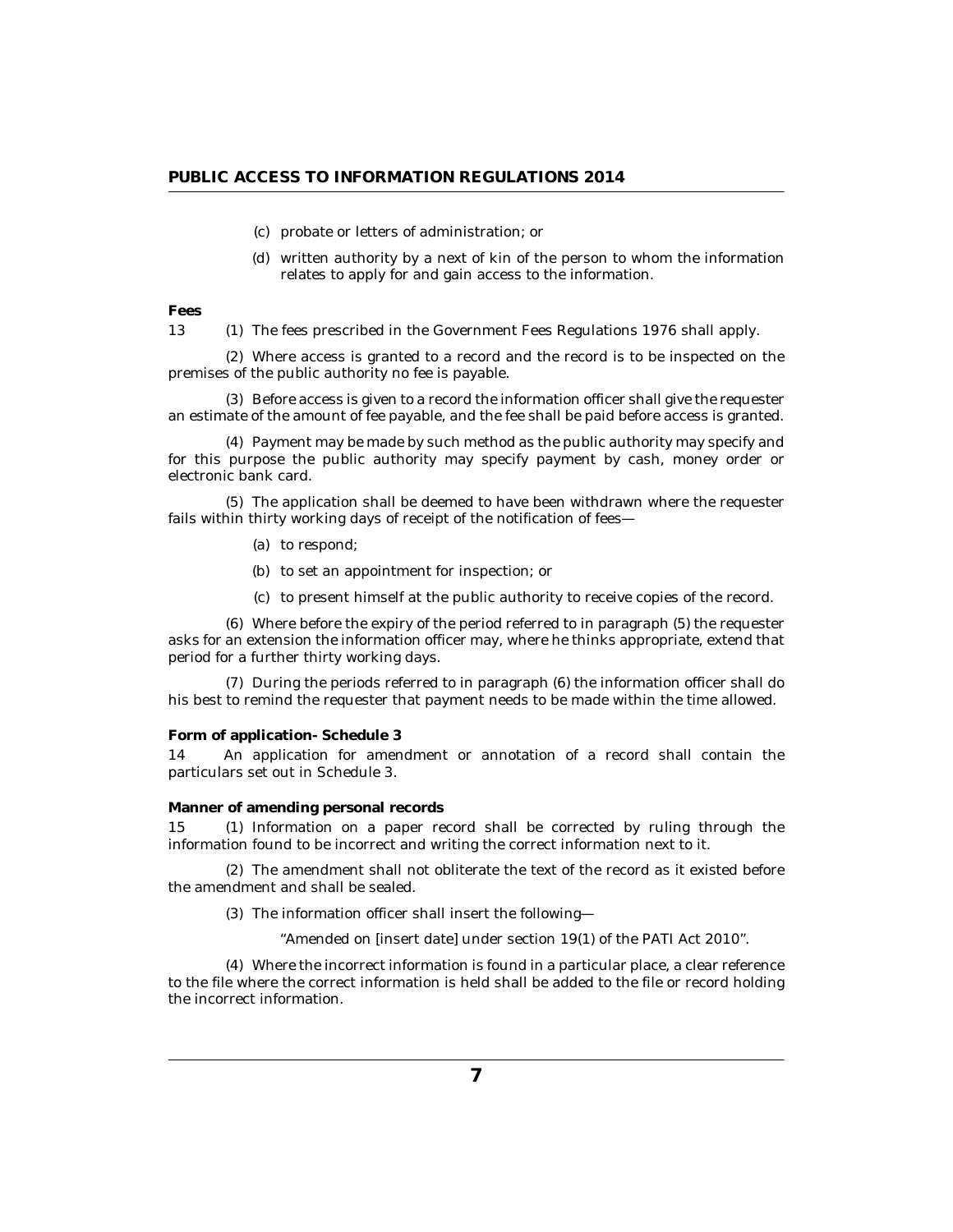#### <span id="page-7-0"></span>**Manner of annotating personal records**

16 (1) Annotation of records shall be completed by adding a file note to the record summarizing the requester's statement cross-indexed to the material claimed to be incomplete, incorrect, out of date or misleading.

The annotation of the record shall be clearly displayed on the cover of all of the (2) requester's files.

#### **Functions of information officers**

An information officer shall— 17

- (a) ensure persons who are applying for access to personal information prove their identity;
- (b) conduct interviews with applicants to ensure that the appropriate records are located;
- (c) ensure that applicants are fully informed of the status of their applications;
- (d) inform applicants when it is known that a record is already published and if requested provide information as to where the information can be accessed or provide access to that information;
- monitor the inspection of records; (e)
- make a record of all applications for access as required by these (f) Regulations and maintain a disclosure log for the public authority of all applications granted;
- coordinate throughout the public authority the information required to be (g) published under section 5 of the Act.
- (h) transfer applications to other public authorities after consultation with the appropriate information officer on the functions and duties of the public authority and the existence or otherwise of the records required by the requester in that public authority;
- assist persons who have limited ability to read or write English or with any (i) mental or physical disability;
- (j) examine records to which access has been applied for to determine whether—
	- (i) the record is exempt in its entirety;
	- (ii) the record contains exempt matter;
	- (iii) access should be granted; or
	- (iv) the grant of access should be deferred under section 11 of the Act;
- (k) publish on an annual basis the relevant publication scheme, and this function may be performed in conjunction with other public authorities; and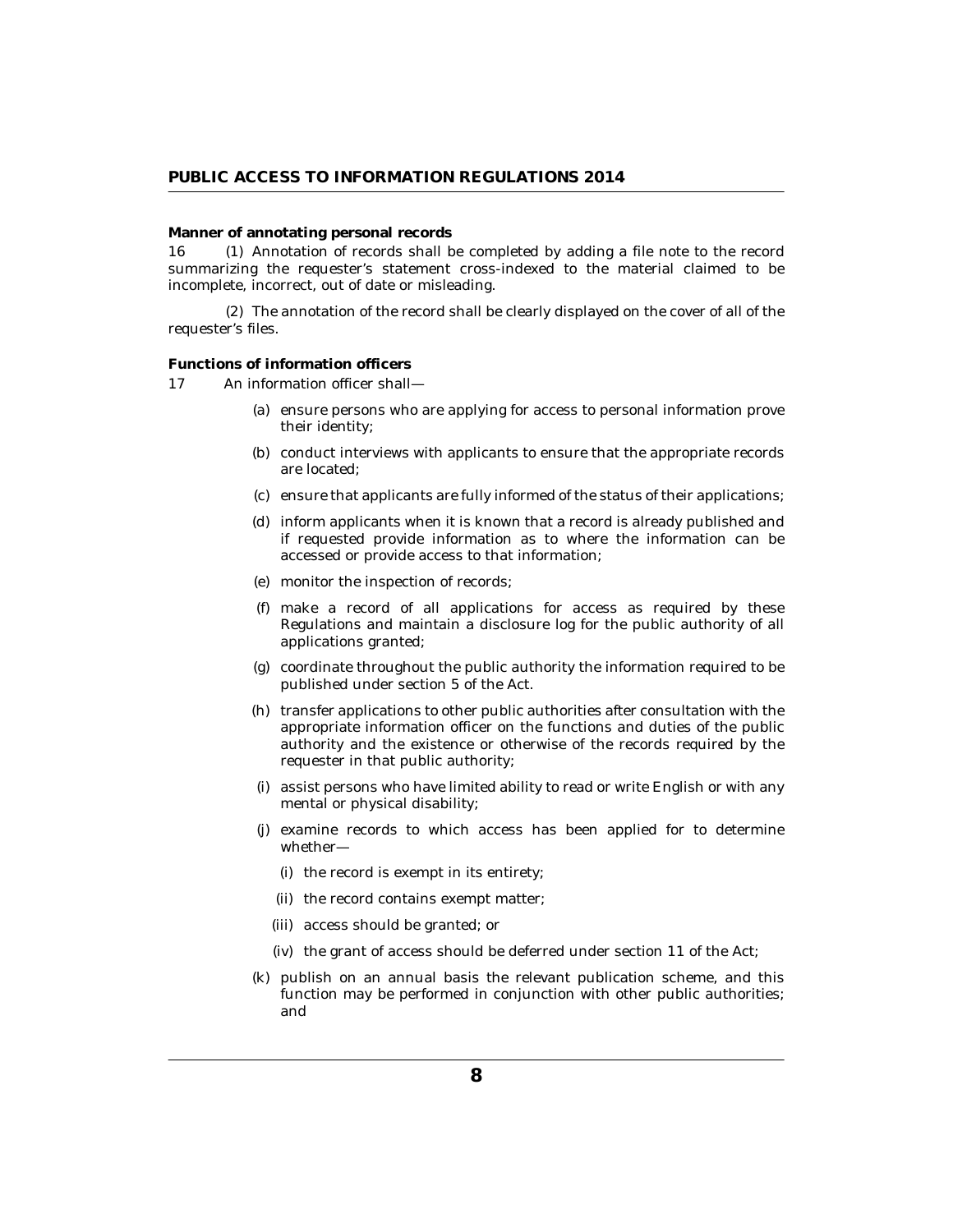<span id="page-8-0"></span>keep up to date his knowledge of the Act, the laws relevant to the (l) administration of his public authority, the Code of Practice on Records Management, and the laws and practices affecting the management of records and information.

### **Delegation of functions**

18 (1) An information officer may delegate to an officer such of his functions as he thinks necessary or expedient but shall remain accountable for the discharge of those functions.

(2) Any complaint against the information officer concerning the service provided by the information officer that is not a matter which is subject to internal review shall be referred to the chief officer of the public authority.

#### **Sharing of information officers**

A public authority may agree with one or more other public authorities to appoint one information officer. 19

### **Duty to keep register of applications**

The information officer shall, in the monitoring and tracking computer system used by the Government, keep a register of applications in electronic form which shall include but be not limited to— 20

- (a) an application number;
- (b) the name of the requester;
- (c) the date of the application (which shall be the date of original receipt, where it was at that time a complete and valid request under the Act or these Regulations) or a subsequent date (where the application had to be resubmitted so as to be complete and valid);
- (d) a summary of the requester's request;
- (e) the date the response was sent to the requester;
- a summary of information provided, where information was provided; (f)
- where the request was refused, the specific clause relied upon with an (g) explanation of reasons; and
- whether an appeal was filed and the outcome of that appeal. (h)

**Request on behalf of minors**

21 (1) In this section "child" means a person under the age of eighteen years.

A parent or guardian of a child may, without obtaining the consent of the child, (2) apply for and be granted access to information (including personal information) relating to that child but access shall not be granted if, in the opinion of the information officer—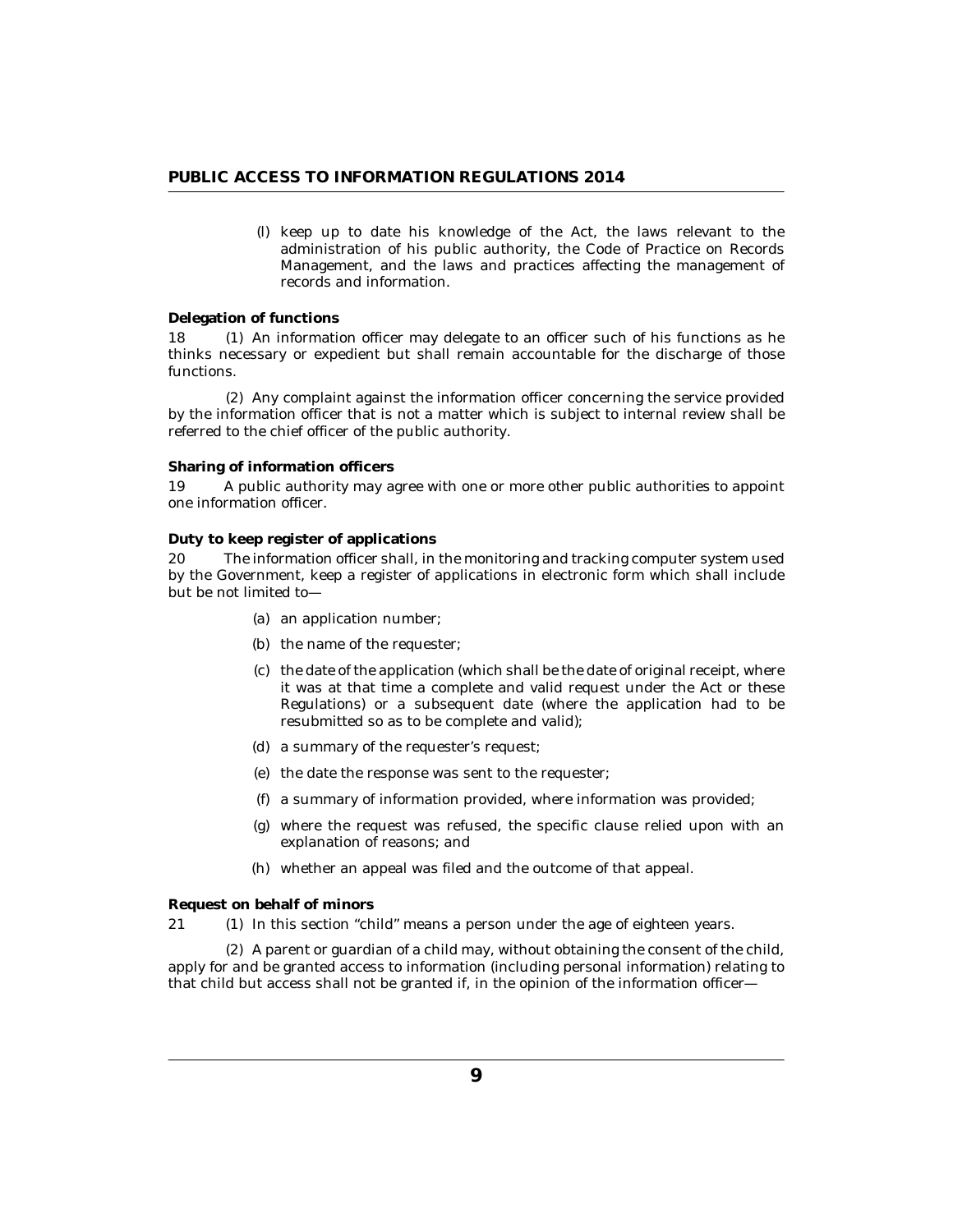- <span id="page-9-0"></span>(a) such information is of such a nature as not to be ordinarily made available to a parent in the normal course of dealing with a public authority; or
- (b) after consultation with the Director of Child and Family Services, the granting of access to such information would not be in the best interest of the child.

# **Commencement**

These Regulations shall come into operation on the same date on which the Public Access to Information Act 2010 comes into operation. 22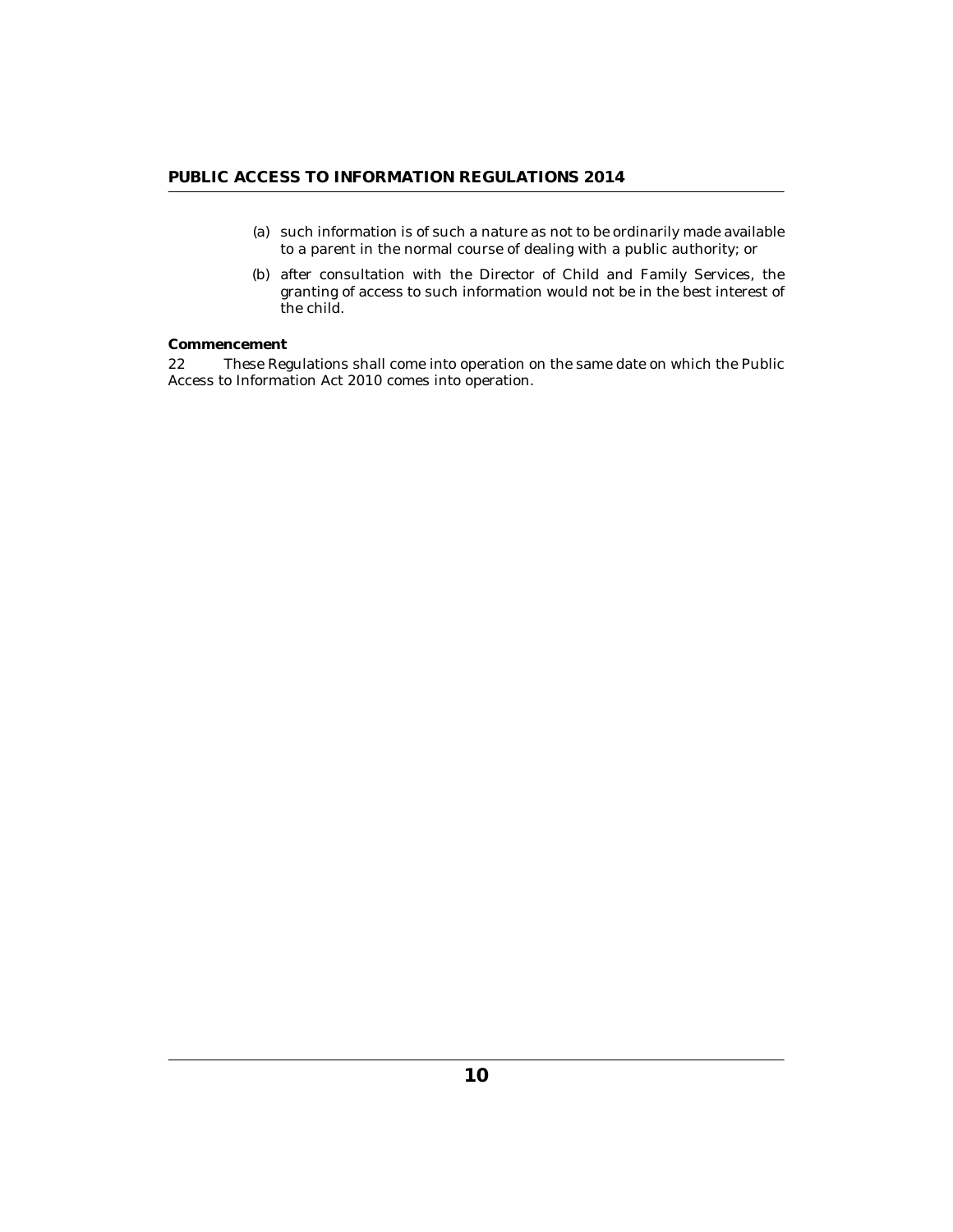## **SCHEDULE 1**

(Regulation 3)

### <span id="page-10-0"></span>**PARTICULARS TO BE SET OUT IN THE FORM OF AN APPLICATION FOR ACCESS**

**Name of Public Authority to which the application is being made**

**Details of requester**

Title (Mr., Mrs., Ms., Miss., Other) Surname (Family name) First name Middle names Postal address (include Postal code) Email address Telephone number

**Details request**

**(Include subject matter of the request and the time frame to which the request refers. Include dates and any known documents)**

**If you are making a request for personal information, please include the following:**

The full name of the person to whom the information relates

The authority which entitles you to apply on behalf of the above named person (if a third party).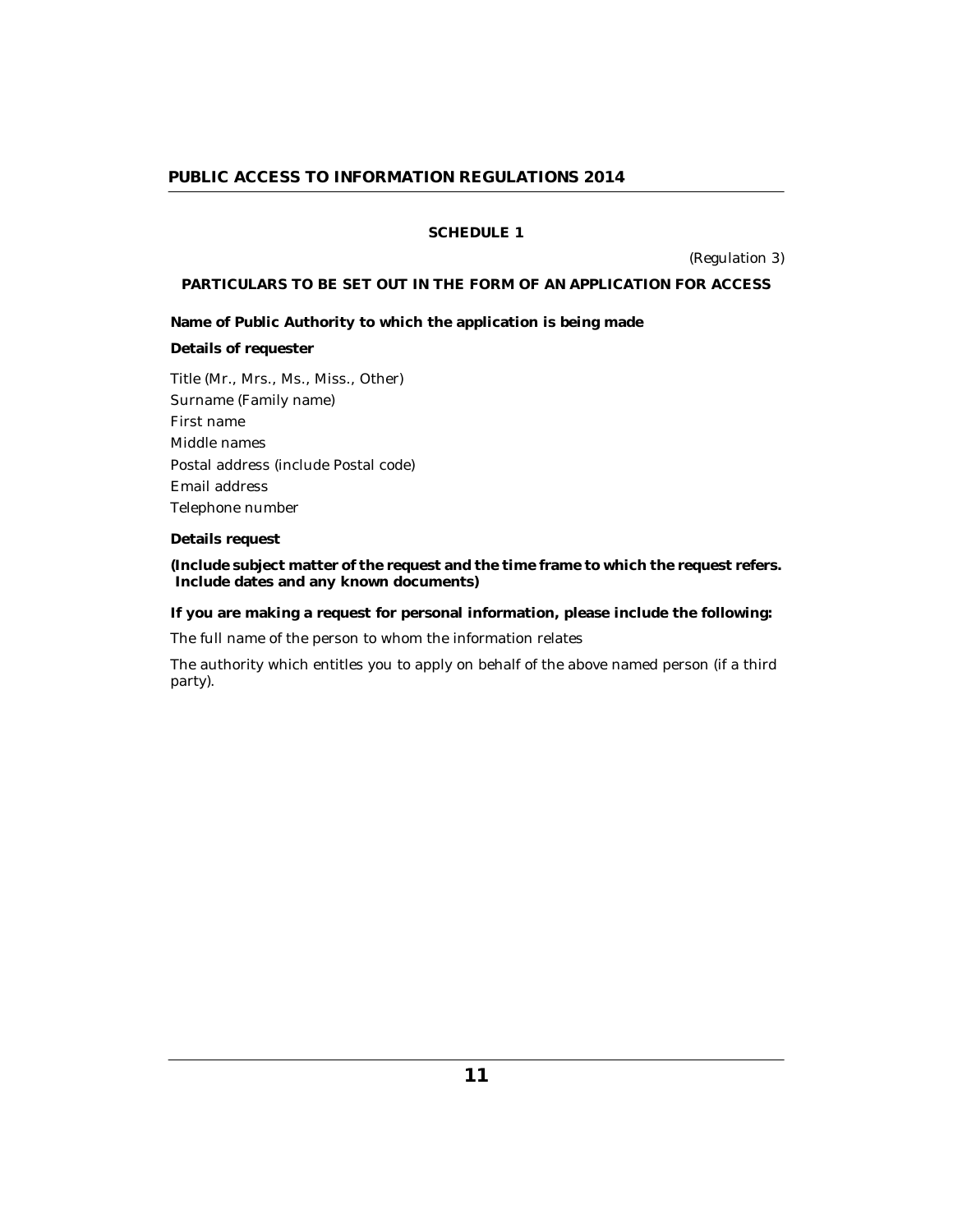# **SCHEDULE 2**

(Regulation 6)

# **FORM OF LETTER OF ACKNOWLEDGEMENT**

Reference Number [Insert Number]

<span id="page-11-0"></span>Dear [Name]

Thank you for your application dated [insert date of application], received by us on [insert date of receipt].

Your request is being dealt with under the terms of Public Access to Information Act and Regulations.

You will receive a response to your request within twenty-eight days as set out in the Act.

If you have any queries about this letter, please contact me. Please quote your reference number in any future correspondence.

Sincerely,

Information Officer

[Name, address, email address, telephone number]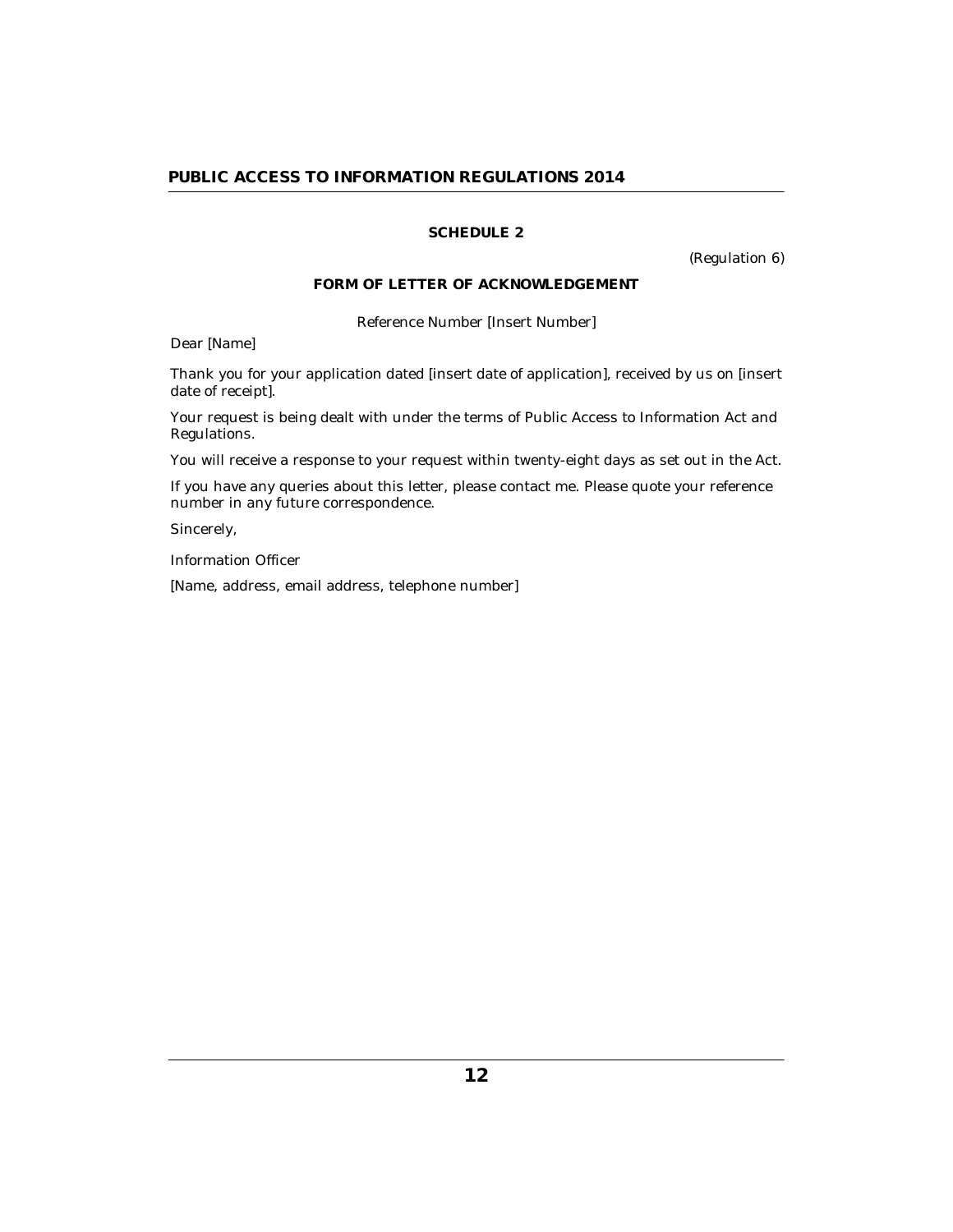# **SCHEDULE 3**

(Regulation 14)

## APPLICATION FOR AMENDMENT OR ANNOTATION OF A RECORD

<span id="page-12-0"></span>Applicant's Name:

Applicant's

Date or dates of entry to be amended:

Please explain how the entry is incorrect or incomplete. What should the entry say to be more accurate or complete?

Signature of the Applicant

Date of Application

Name and signature of Information Officer